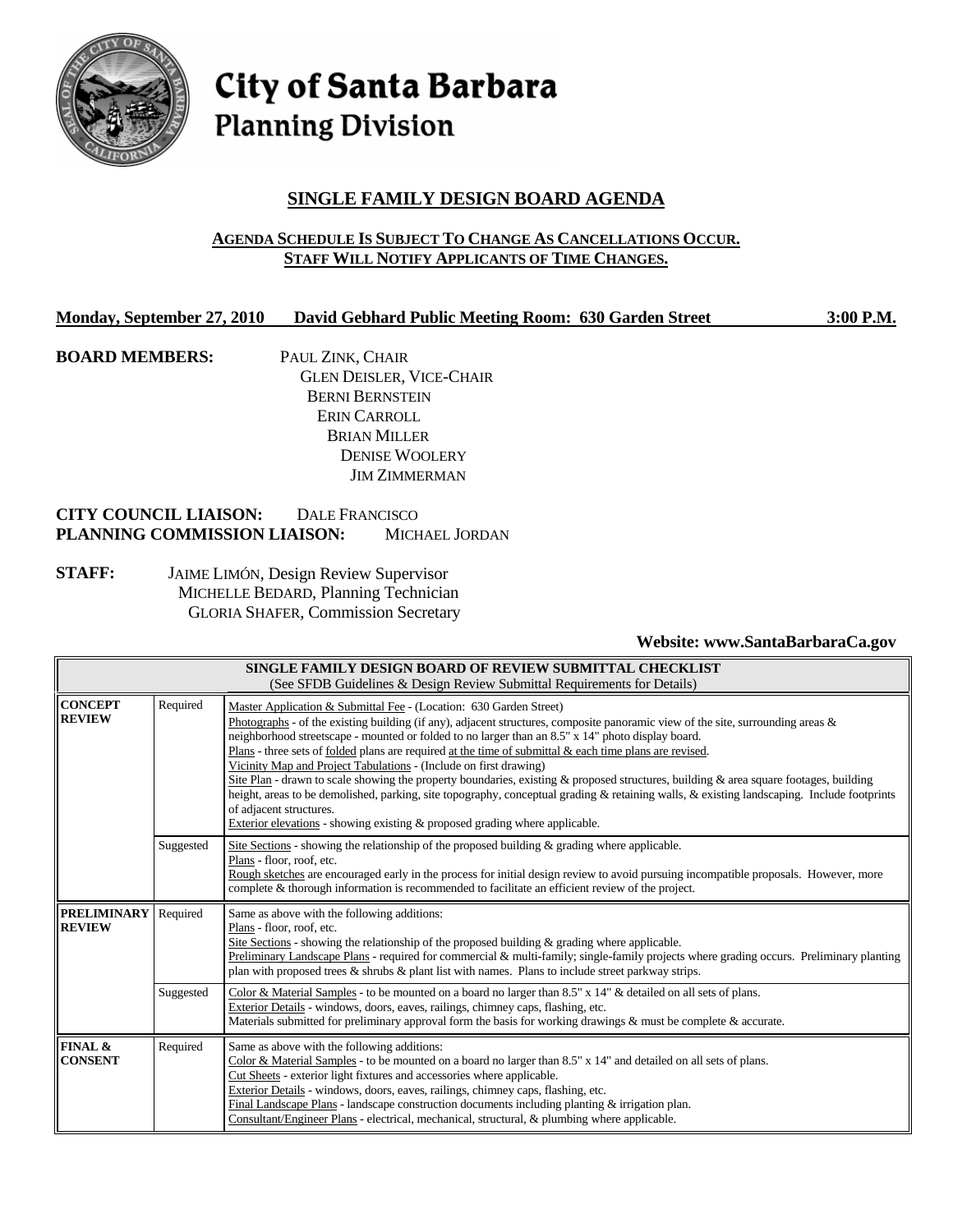### **PLEASE BE ADVISED**

- The approximate time the project will be reviewed is listed to the left of each item. It is suggested that applicants arrive 15 minutes early. The agenda schedule is subject to change as cancellations occur. Staff will notify applicants of time changes.
- The applicant's presence is required. If an applicant is not present, the item will be postponed indefinitely. If an applicant cancels or postpones an item without providing advance notice, the item will be postponed indefinitely and will not be placed on the following Single Family Design Board of Review (SFDB) agenda. In order to reschedule the item for review, a rescheduling fee will be paid and the applicant must fill out and file a Supplemental Application Form at 630 Garden Street (Community Development Department) in addition to submitting appropriate plans.
- All approvals made by the SFDB are based on compliance with Municipal Code Chapter 22.68 and with adopted SFDB guidelines. Some agenda items have received a mailed notice and are subject to a public hearing.
- The SFDB may grant an approval for any project scheduled on the agenda if sufficient information has been provided and no other discretionary review is required. Substitution of plans is not allowed, if revised plans differing from the submittal sets are brought to the meeting, motions for preliminary or final approval will be contingent upon staff review for code compliance.
- The Board may refer items to the Consent Calendar for Preliminary and Final SFDB approval.
- Conceptual comments are valid for one year. Preliminary SFDB approval is valid for one year from the date of the approval unless a time extension has been granted. Final SFDB approval is valid for two years from the date of final action unless a time extension has been granted or a Building Permit has been issued.
- **APPEALS:** Decisions of the SFDB may be appealed to the City Council. For further information on appeals, contact the Planning Division Staff or the City Clerk's office. Appeals must be in writing and must be filed with the City Clerk at City Hall, 735 Anacapa St. within ten (10) calendar days of the meeting at which the Board took action or rendered its decision.
- **AMERICANS WITH DISABILITIES ACT:** In compliance with the Americans with Disabilities Act, if you need special assistance to gain access to, comment at, or participate in this meeting, please contact the Planning Division at (805)564-5470. If possible, notification at least 48 hours prior to the meeting will enable the City to make reasonable arrangements in most cases.
- AGENDAS, MINUTES and REPORTS: Copies of all documents relating to agenda items are available for review at 630 Garden St. and agendas and minutes are posted online at www.SantaBarbaraCa.gov/sfdb. Materials related to an item on this agenda submitted to the SFDB after distribution of the agenda packet are available for public inspection in the Community Development Department located at 630 Garden St., during normal business hours. If you have any questions or wish to review the plans, please contact Michelle Bedard at (805) 564-5470 extension 4551, or by email at mbedard@santabarbaraca.gov. Our office hours are 8:30 a.m. to 4:00 p.m., Monday through Thursday, and every other Friday. Please check our website under City Calendar to verify closure dates.

# **LICENSING ADVISORY:**

The Business and Professions Code of the State of California and the Municipal Code of the city of Santa Barbara restrict preparation of plans for certain project types to licensed professionals. Applicants are encouraged to consult with Building and Safety Staff or Planning Staff to verify requirements for their specific projects.

Unlicensed persons are limited to the preparation of plans for:

- $\triangleright$  Single or multiple family dwellings not to exceed four (4) units per lot, of wood frame construction, and not more than two stories and basement in height;
- $\triangleright$  Non-structural changes to storefronts; and,
- Landscaping for single-family dwellings, or projects consisting solely of landscaping of not more than 5,000 square feet.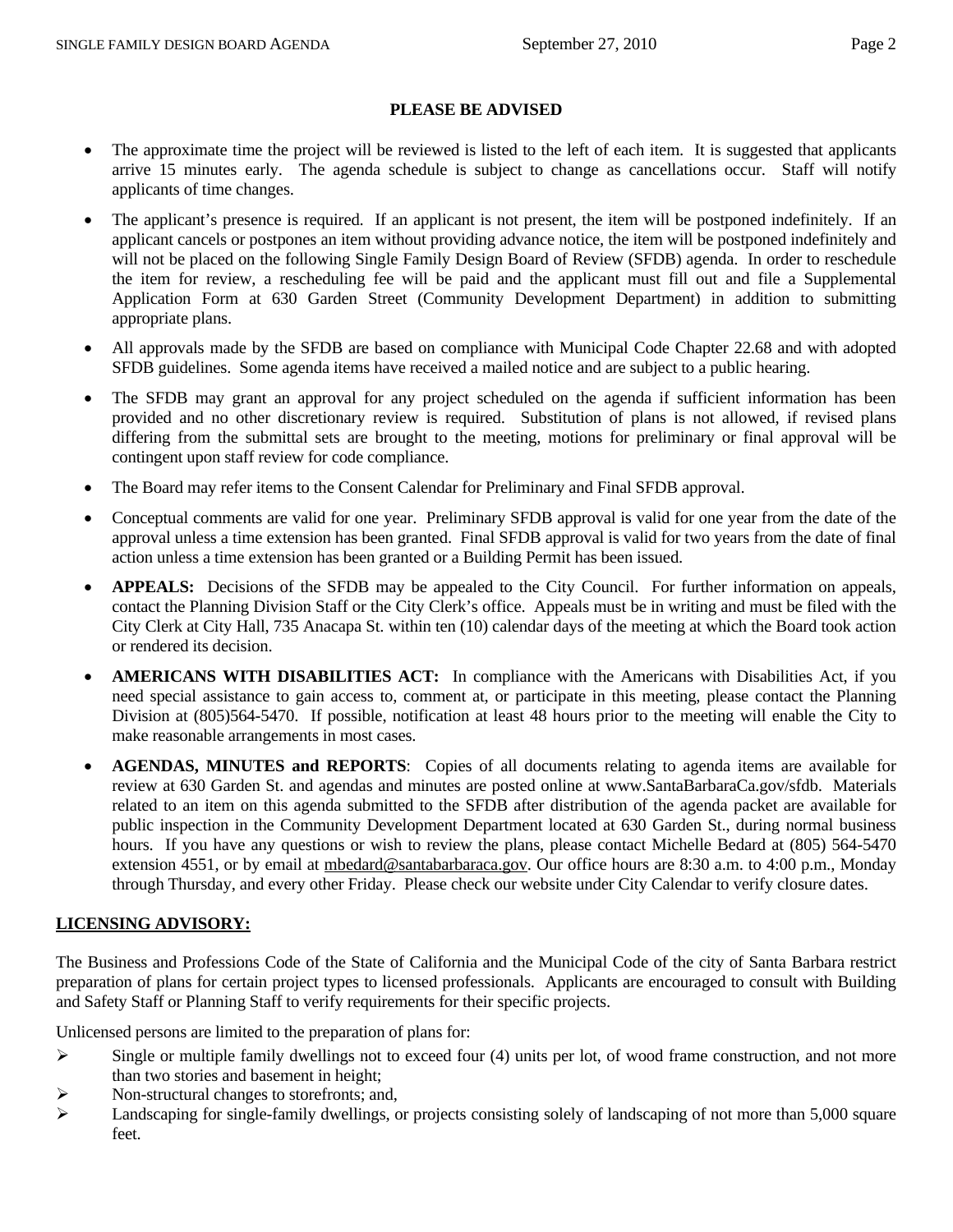### **NOTICE:**

- 1. On Thursday, September 23, 2010, this Agenda was duly posted on the indoor and outdoor bulletin boards at the Community Development Department, 630 Garden Street, and online at www.SantaBarbaraCa.gov.
- 2. This regular meeting of the Single Family Design Board will be broadcast live on City TV-18, or on your computer via http://www.santabarbaraca.gov/Government/Video/ and then clicking City TV-18 Live Broadcast. City TV-18 will also rebroadcast this meeting in its entirety the following Wednesday morning at 8:00 a.m. An archived video copy of this meeting will be viewable on computers with high speed internet access the following Wednesday at www.santabarbaraca.gov/sfdb and then clicking *Online Meetings.*

#### **GENERAL BUSINESS:**

A. Public Comment:

Any member of the public may address the Single Family Design Board for up to two minutes on any subject within their jurisdiction that is not scheduled for a public discussion before the Board on that day. The total time for this item is ten minutes. (Public comment for items scheduled on today's agenda will be taken at the time the item is heard.)

- B. Approval of the minutes of the Single Family Design Board meeting of September 13, 2010.
- C. Consent Calendar of September 20 and September 27, 2010.
- D. Announcements, requests by applicants for continuances and withdrawals, future agenda items, and appeals.
- E. Subcommittee Reports.

# **PRELIMINARY REVIEW**

#### **1. 1220 SHORELINE DR E-3/SD-3 Zone**

| (3:10) | Assessor's Parcel Number:  | 045-214-020               |
|--------|----------------------------|---------------------------|
|        | <b>Application Number:</b> | MST2009-00512             |
|        | Owner:                     | 1220 Shoreline Drive, LLC |
|        | Architect:                 | James Zimmerman           |
|        |                            |                           |

(Proposal for a 447 square foot first-floor addition, a 331 square foot second-story addition, and exterior remodel, to an existing 1,443 square foot one-story single family residence with attached two-car garage. The proposed total of 2,213 square feet on the 5,663 square foot lot, in the appealable jurisdiction of the Coastal Zone, is 85% of the maximum floor to lot area ratio. The project received Planning Commission approval for a Coastal Development Permit (Resolution No. 011-10).)

# **(Project requires compliance with Planning Commission Resolution No. 011-10.)**